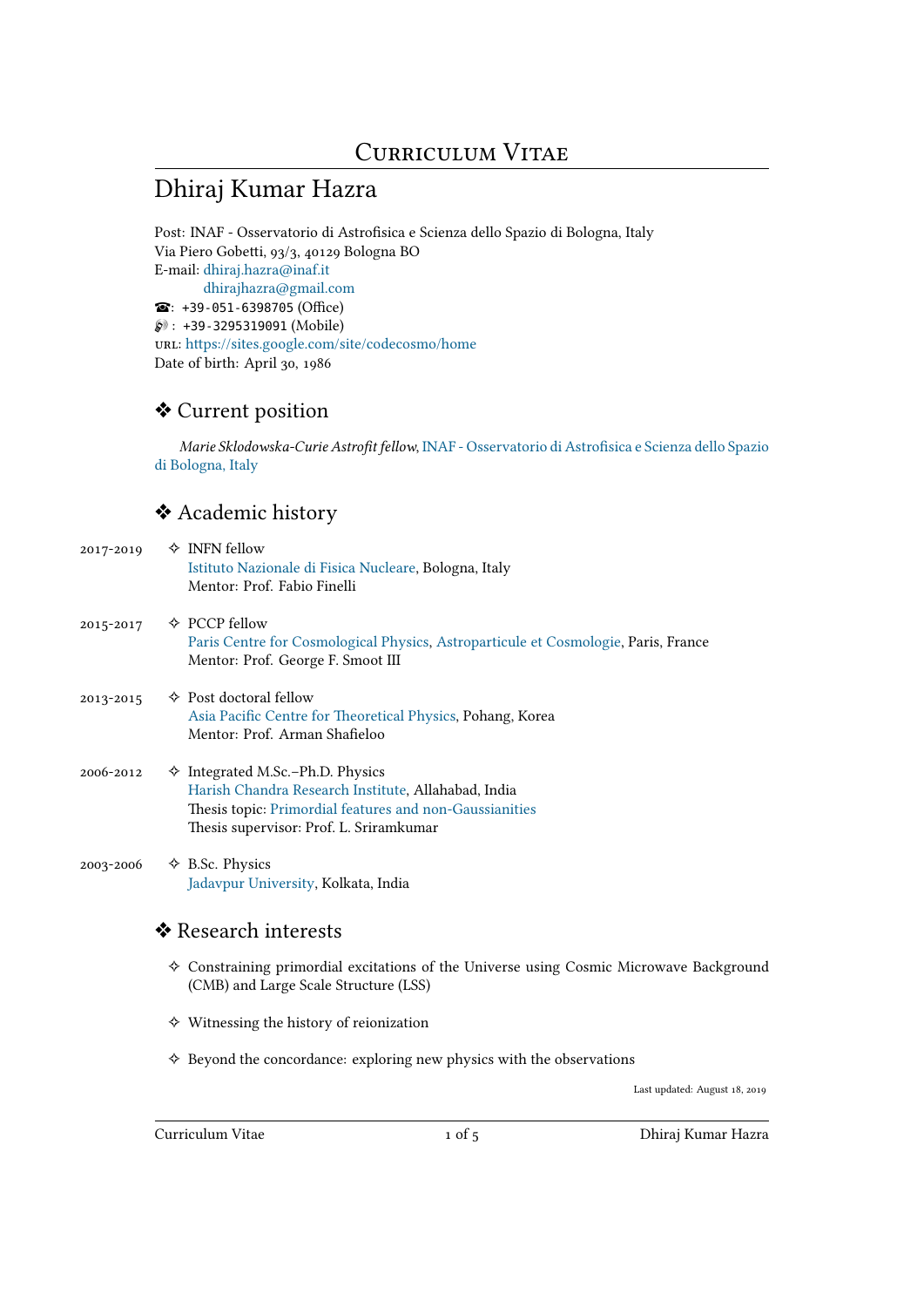### ❖ Publications and preprints

Published paper and letters, preprints, survey collaboration papers, conference proceedings and upcoming works are listed below.

#### ✧ **Journal articles and letters**

Published papers in refereed journals are presented in reverse chronological order of publication.

- 2019 29. **D. K. Hazra**, A. Shafieloo and T. Souradeep, *Parameter discordance in Planck CMB and low-redshift measurements: projection in the primordial power spectrum*, JCAP 1904, 036 (2019), arXiv:1810.08101 [astro-ph.CO]
- 2018a 28. **D. K. Hazra**, D. Paoletti, F. Finelli, G. F. Smoot, *Reionization in the dark a[nd the light from](https://iopscience.iop.org/article/10.1088/1475-7516/2019/04/036/meta) [Cosmic](https://iopscience.iop.org/article/10.1088/1475-7516/2019/04/036/meta) [Microwave Background](https://arxiv.org/abs/1810.08101)*, JCAP 1809, 016 (2018), arXiv:1807.05435 [astro-ph.CO]
- 2018b 27. B. L'Huillier, A. Shafieloo, **D. K. Hazra**, G. F. Smoot and A. A. Starobinsky, *Probing features in the primordial perturbation [spectrum with large-s](https://doi.org/10.1088/1475-7516/2018/09/016)[cale structure data](https://arxiv.org/abs/1807.05435)*, Mon. Not. Roy. Astron. Soc. **477**, no. 2, 2503 (2018), arXiv:1710.10987 [astro-ph.CO]
- 2018c 26. **D. K. Hazra**, D. Paoletti, M. Ballardini, F. Finelli, A. Shafieloo, G. [F. Smoot and](https://doi.org/10.1093/mnras/sty745) A. A. Starobinsky, *Probing features [in inflaton potential and reioniz](https://arxiv.org/abs/1710.10987)ation history with future [CMB space observations](https://doi.org/10.1093/mnras/sty745)*, JCAP 1802, 017 (2018), arXiv:1710.01205 [astro-ph.CO]
- 2018d 25. A. Shafieloo, **D. K. Hazra**, V. Sahni and A. A. Starobinsky, *Metastable dark energy with radioactive-like decay*, [Mon. Not. Roy. Astr](http://iopscience.iop.org/article/10.1088/1475-7516/2018/02/017/meta)on. Soc. **473**[, 2760 \(2018\),](https://arxiv.org/abs/1710.01205) arXiv:1610.05192 [astro-ph.CO]
- 2017a 24. **D. K. Hazra**, G. F. Smoot, *[Witnessing the reionization history using C](https://doi.org/10.1093/mnras/stx2481)[osmic Microwave](https://arxiv.org/abs/1610.05192) [Background ob](https://arxiv.org/abs/1610.05192)servation from Planck*, JCAP 1711, 028 (2017), arXiv:1708.04913 [astro-ph.CO]
- 2017b 23. A. Shafieloo and **D. K. Hazra**, *Consistency of the Planck CMB data and* Λ*CDM cosmology*, JCAP 1704, 012 (2017), ar[Xiv:1610.07402 \[astro-](https://doi.org/10.1088/1475-7516/2017/11/028)[ph.CO\]](https://arxiv.org/abs/1708.04913)
- 2016a 22. **D. K. Hazra**, A. Shafieloo, G. F. Smoot and A. A. Starobinsky, *Primordial features and Planck polarization*, [JCAP 1609, 009 \(2016](http://dx.doi.org/10.1088/1475-7516/2017/04/012)), [arXiv:1605.02106 \[astro-ph.CO](https://arxiv.org/abs/1610.07402)]
- 2016b 21. S. Appleby, J. -O. Gong, **D. K. Hazra**, A. Shafieloo and S. Sypsas, *Direct search for features in the primordi[al bispectrum](http://dx.doi.org/10.1088/1475-7516/2016/09/009)*, Phys. Le[tt. B 760, 297 \(2016\),](https://arxiv.org/abs/1605.02106) arXiv:1512.08977 [astro-ph.CO]
- 2015a 20. **D. K. Hazra**, A. Shafieloo, *Search for a direction in the forest of Lyman-α*, JCAP 1511, 012 (2015), arXiv:1506.03926[[astro-ph.CO\]](http://dx.doi.org/10.1016/j.physletb.2016.07.004)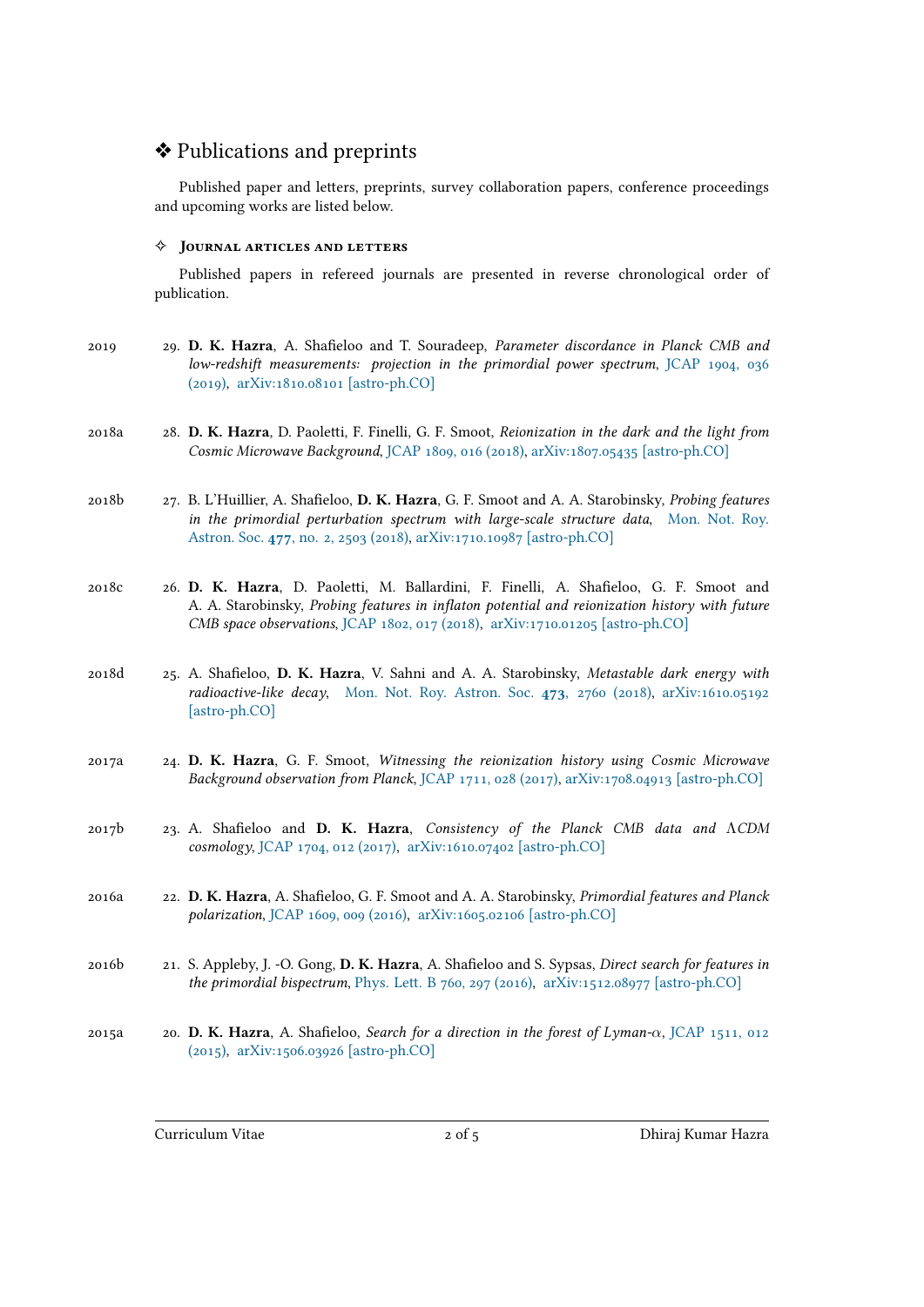- 2015b 19. **D. K. Hazra**, S. Majumdar, S. Pal, S. Panda and A. A. Sen, *Post-Planck Dark Energy Constraints*, Phys. Rev. D 91, 083005 (2015), arXiv:1310.6161 [astro-ph.CO]
- 2015c 18. V. Sreenath, **D. K. Hazra** and L. Sriramkumar, *On the scalar consistency relation away from slow roll*, JC[AP 1502, 029 \(2015\),](http://journals.aps.org/prd/abstract/10.1103/PhysRevD.91.083005) arXiv:1410.[0252 \[astro-ph.CO\]](https://arxiv.org/abs/1310.6161)
- 2014a 17. **D. K. Hazra**, A. Shafieloo and T. Souradeep, *Primordial power spectrum from Planck*, JCAP 1411, 011 (2014), [arXiv:1406.482](http://iopscience.iop.org/article/10.1088/1475-7516/2015/02/029/meta)[7 \[astro-ph.CO\]](https://arxiv.org/abs/1410.0252)
- 2014b 16. J. Martin, L. Sriramkumar, **D. K. Hazra**, *Sharp inflaton potentials and bi-spectra: Eff[ects of](http://iopscience.iop.org/1475-7516/2014/11/011) [smoothening the](http://iopscience.iop.org/1475-7516/2014/11/011) discontinuity*, [JCAP 1409, 039 \(2](https://arxiv.org/abs/1406.4827)014), arXiv:1404.6093 [astro-ph.CO]
- 2014c 15. **D. K. Hazra**, A. Shafieloo, G. F. Smoot and A. A. Starobinsky, *Wiggly Whipped Inflation*, JCAP 1408, 048 (2014), [arXiv:1405.2012 \[ast](http://iopscience.iop.org/1475-7516/2014/09/039/)r[o-ph.CO\]](https://arxiv.org/abs/1404.6093)
- 2014d 14. **D. K. Hazra**, A. Shafieloo, G. F. Smoot and A. A. Starobinsky, *Inflation with Whip-Shaped Suppresse[d Scalar Power Spectra](http://iopscience.iop.org/1475-7516/2014/08/048/)*, [Phys. Rev. Lett. 113, 071301 \(](https://arxiv.org/abs/1405.2012)2014), [Editors' Suggestion], arXiv:1404.0360 [astro-ph.CO]
- 2014e 13. **D. K. Hazra**, A. Shafieloo, G. F. Smoot and A. A. Starobinsky, *[Ruling out the power-law form](http://journals.aps.org/prl/abstract/10.1103/PhysRevLett.113.071301) [of the scalar primordial spectru](https://arxiv.org/abs/1404.0360)m*, JCAP 1406, 061 (2014), arXiv:1403.7786 [astro-ph.CO]
- 2014f 12. **D. K. Hazra**, A. Shafieloo, *Test of Consistency between Planck and WMAP*, Phys. Rev. D 89, 043004 (2014), arXiv:1308.2911 [[astro-ph.CO\]](http://iopscience.iop.org/1475-7516/2014/06/061/)
- 2014g 11. **D. K. Hazra**, A. Shafieloo, *Confronting the concordance model of cosmo[logy with Planck](http://prd.aps.org/abstract/PRD/v89/i4/e043004) data*, [JCAP 14](http://prd.aps.org/abstract/PRD/v89/i4/e043004)01, 043 (2014), [arXiv:1401.0595 \[](https://arxiv.org/abs/1308.2911)astro-ph.CO]
- 2013a 10. **D. K. Hazra**, A. Shafieloo and G. F. Smoot, *Reconstruction of broad features in the primordial spect[rum and inflaton pot](http://iopscience.iop.org/1475-7516/2014/01/043/)e[ntial from Planck](https://arxiv.org/abs/1401.0595)*, JCAP 1312, 035 (2013), arXiv:1310.3038 [astro-ph.CO]
- 2013b 9. **D. K. Hazra**, A. Shafieloo and T. Souradeep, *Cosmological parameter estimation with free-form primordial power spectrum*, Phys. R[ev. D 87, 123528 \(2013](http://iopscience.iop.org/1475-7516/2013/12/035/)), [arXiv:1303.5336](https://arxiv.org/abs/1310.3038) [\[astro-ph.CO\]](https://arxiv.org/abs/1310.3038)
- 2013c 8. **D. K. Hazra**, A. Shafieloo and T. Souradeep, *[Primordial power spectrum: a](http://prd.aps.org/abstract/PRD/v87/i12/e123528) c[omplete analysis](https://arxiv.org/abs/1303.5336) [with the WMA](https://arxiv.org/abs/1303.5336)P nine-year data*, JCAP 1307, 031 (2013), arXiv:1303.4143 [astro-ph.CO]
- 2013d 7. **D. K. Hazra**, L. Sriramkumar and J. Martin, *BINGO: A code for the efficient computation of the scalar bi-spectrum*, JCAP 13[05, 026 \(2013\),](http://iopscience.iop.org/1475-7516/2013/07/031/) arXiv:12[01.0926 \[astro-ph.CO\]](https://arxiv.org/abs/1303.4143)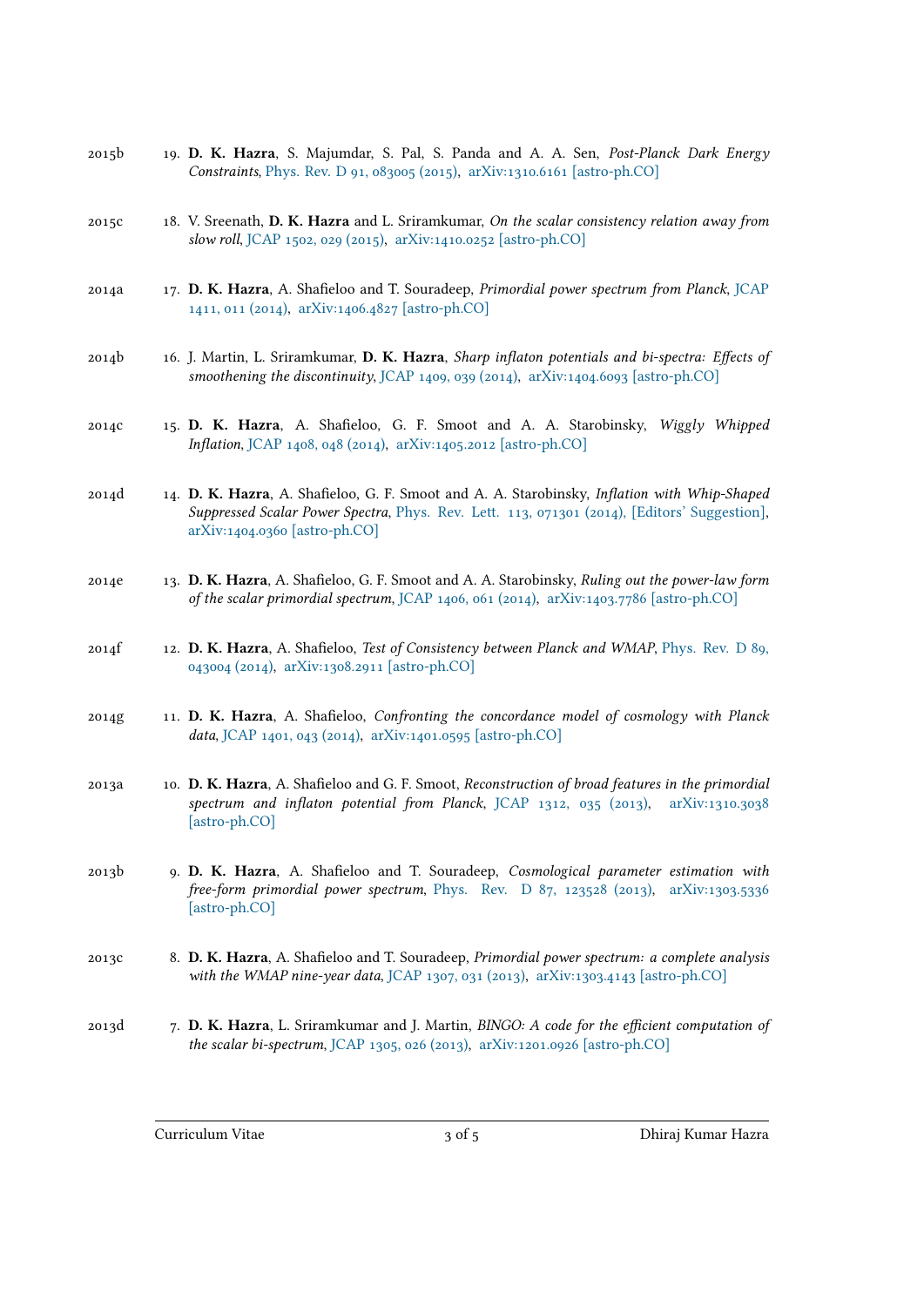- 2013e 6. M. Aich, **D. K. Hazra**, L. Sriramkumar and T. Souradeep, *Oscillations in the inflaton potential: Complete numerical treatment and comparison with the recent and forthcoming CMB datasets*, Phys. Rev. D 87, 083526 (2013), arXiv:1106.2798 [astro-ph.CO]
- 2013f 5. T. Guha Sarkar and **D. K. Hazra**, *Probing primordial non-Gaussianity: The 3D Bispectrum of Ly-α forest an[d the redshifted 21-cm signal fr](http://prd.aps.org/abstract/PRD/v87/i8/e083526)o[m the post reionization epoch](https://arxiv.org/abs/1106.2798)*, JCAP 1304, 002 (2013), arXiv:1211.4756 [astro-ph.CO]
- 2013g 4. **D. K. Hazra**, *Changes in the halo formation rates due to features in [the primordial](http://iopscience.iop.org/1475-7516/2013/04/002/) [spectru](http://iopscience.iop.org/1475-7516/2013/04/002/)m*, [JCAP 1303, 003 \(2013\),](https://arxiv.org/abs/1211.4756) arXiv:1210.7170 [astro-ph.CO]
- 2012a 3. **D. K. Hazra** and T. Guha Sarkar, *Primordial non-Gaussianity in the forest: 3D bi-spectrum of Ly-alpha [flux spectra along mu](http://iopscience.iop.org/1475-7516/2013/03/003/)l[tiple lines of sight](https://arxiv.org/abs/1210.7170)*, Phys. Rev. Lett. 109, 121301 (2012), arXiv:1205.2790 [astro-ph.CO]
- 2012b 2. **D. K. Hazra**, J. Martin and L. Sriramkumar, *The s[calar bi-spectrum during preheating in](http://prl.aps.org/abstract/PRL/v109/i12/e121301) [single field inflationary mode](https://arxiv.org/abs/1205.2790)ls*, Phys. Rev. D 86, 063523 (2012), arXiv:1206.0442 [astro-ph.CO]
- 2010 1. **D. K. Hazra**, M. Aich, R. K. Jain, [L. Sriramkumar and T. Souradeep,](http://prd.aps.org/abstract/PRD/v86/i6/e063523) *Primor[dial features due](https://arxiv.org/abs/1206.0442) [to a step in the](https://arxiv.org/abs/1206.0442) inflaton potential*, JCAP 1010, 008 (2010), arXiv:1005.2175 [astro-ph.CO]

#### ✧ **Preprints**

2019 1. **D. K. Hazra**, D. Paoletti, F. Finel[li, G. F. Smoot,](http://iopscience.iop.org/1475-7516/2010/10/008/) *Joining [bits and pieces of reionization hi](https://arxiv.org/abs/1005.2175)story* , arXiv:1904.01547 [astro-ph.CO]

#### ✧ **Survey Collaboration Papers**

- 2016a 2. F. Finelli *et al.* [\[CORE Collabora](http://arxiv.org/abs/arXiv:1904.01547)tion], *Exploring Cosmic Origins with CORE: Inflation*, JCAP 1804 016 (2018), arXiv:1612.08270 [astro-ph.CO]
- 2016b 1. E. Di Valentino *et al.* [CORE Collaboration], *Exploring Cosmic Origins with [CORE:](https://doi.org/10.1088/1475-7516/2018/04/016) [Cosmological Pa](https://doi.org/10.1088/1475-7516/2018/04/016)rameters*, [JCAP 1804 017 \(2018\),](https://arxiv.org/abs/1612.08270) arXiv:1612.00021 [astro-ph.CO]

#### ✧ **Conference proceeding**

2014 A. Shafieloo, **D. K. Hazra** [and T. Sourade](https://doi.org/10.1088/1475-7516/2018/04/017)ep, *[Primordial Spectrum and C](https://arxiv.org/abs/1612.00021)osmological Parameters*, JPS Conf. Proc. 1, 013094 (2014)